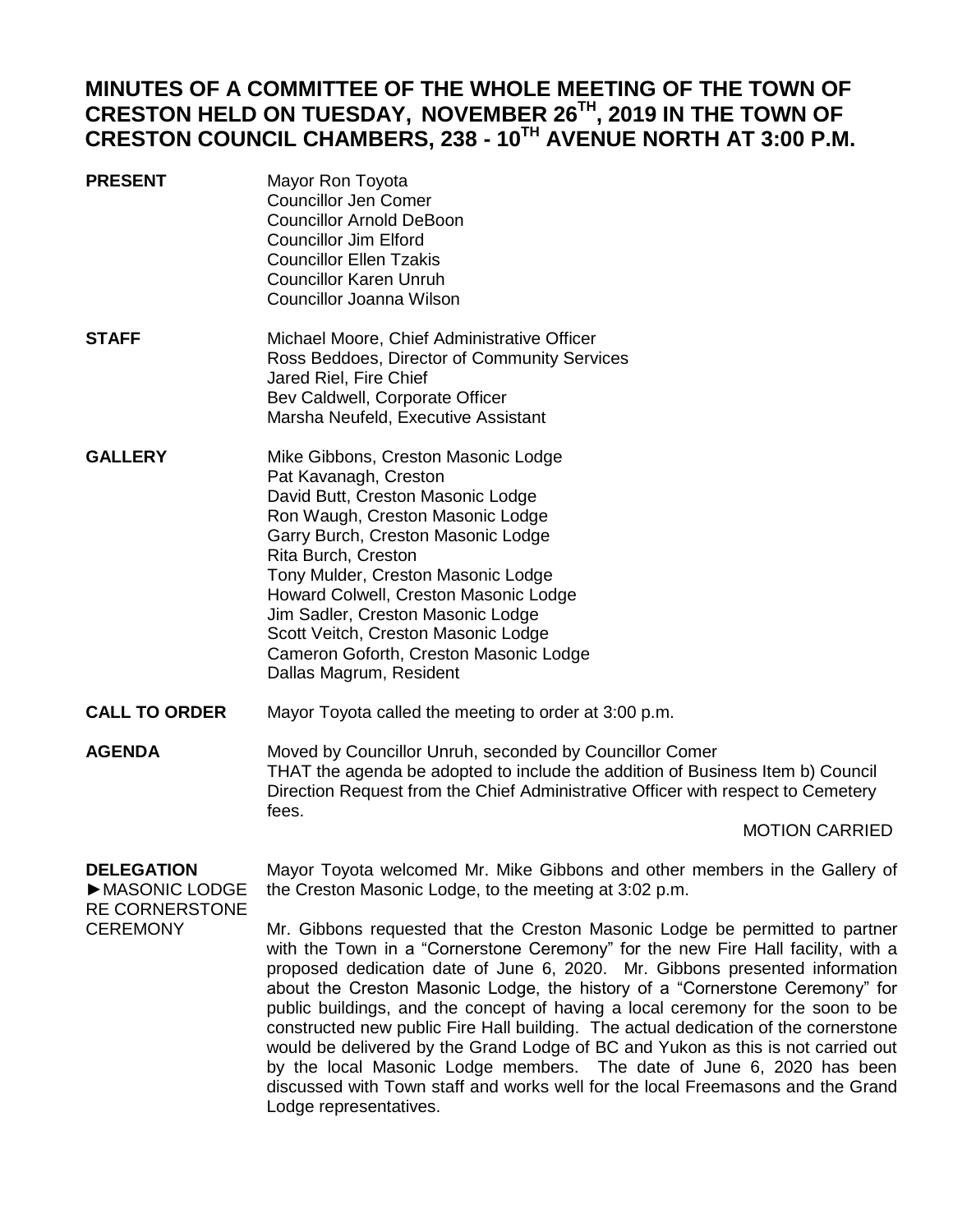Mr. Gibbons stated that a Public Cornerstone Dedication has been practiced by Freemasons for over three hundred years. The custom has been to lay the cornerstone, symbolizing a square and a true foundation of a building, with symbolic representation of the Emergency Services as the cornerstone and foundation of a solid community. Some examples of what the cornerstone could look like, and options with sample wording on the stone or plaque, were presented. A deposit box or time capsule (contents to be determined by the Town) could be imbedded into the bottom of the cornerstone.

Mr. Gibbons advised that the 'Dedication Day' could comprise of a parade of pedestrians and emergency vehicles; an Invocation; guest speakers (request speakers make no reference to politics or religion); a Masonic Ceremony; and an "Apres Event' – social gathering at the Masonic Hall. Mr. Gibbons proposed a list of invitees to the Cornerstone Ceremony and offered the services of the members of the Creston Masonic Lodge in planning the event.

Councillor DeBoon asked if there were any other 'cornerstones' in the community, to which Mr. Gibbons advised that the only other 'cornerstone' in Creston is located at the Masonic Temple, which was installed in 1938.

The Chief Administrative Officer advised that it is not known as to the construction status of the new Fire Hall building as of June 6, 2020; however, if Council was receptive to that date for the Ceremony, staff would work with the architect to design a location for the cornerstone or plaque. Mr. Gibbons stated that should construction not be at a point where a cornerstone or plaque could be installed on June 6, 2020, the local Masons have a stone that can be used symbolically until one is available.

In response to the question of how involved the local Masons are in the community, Mr. Gibbons and several members of the Masonic Lodge members in the Gallery advised that there are many programs and events that the members participate in to support the local community and others. Some of the programs and events are:

- Cancer Car Program (pick up patients from hotels, airports, etc. to transport them to treatment facilities.
- Shriner's Hospital, etc.
- Higher Education Bursary Fund.
- Christmas dinner at Masonic Hall, with proceeds to the local Ministerial Fund.

Mayor Toyota thanked Mr. Gibbons for his presentation and the proposal from the Creston Masonic Lodge for a 'Cornerstone Ceremony' for the future new Fire Hall building, and for their efforts in bringing back a long-standing tradition.

►CEMETERY **FEES** 

Mr. Gibbons and other Masonic Lodge members left the meeting at 3:24 p.m.

# **RECOMMENDATION 1:**

THAT the presentation from the Creston Masonic Lodge, regarding a proposal for a 'Cornerstone Ceremony' for the new Fire Hall building in Creston, be received; AND FURTHER, THAT staff bring forward a Request for Decision to the December 17, 2019 Regular Council meeting, regarding the invitation from the Creston Masonic Lodge request to partner in a 'Cornerstone Ceremony' for the new Fire Hall building in Creston.

**BUSINESS ITEMS** ►MASONIC LODGE RE CORNERSTONE **CEREMONY**